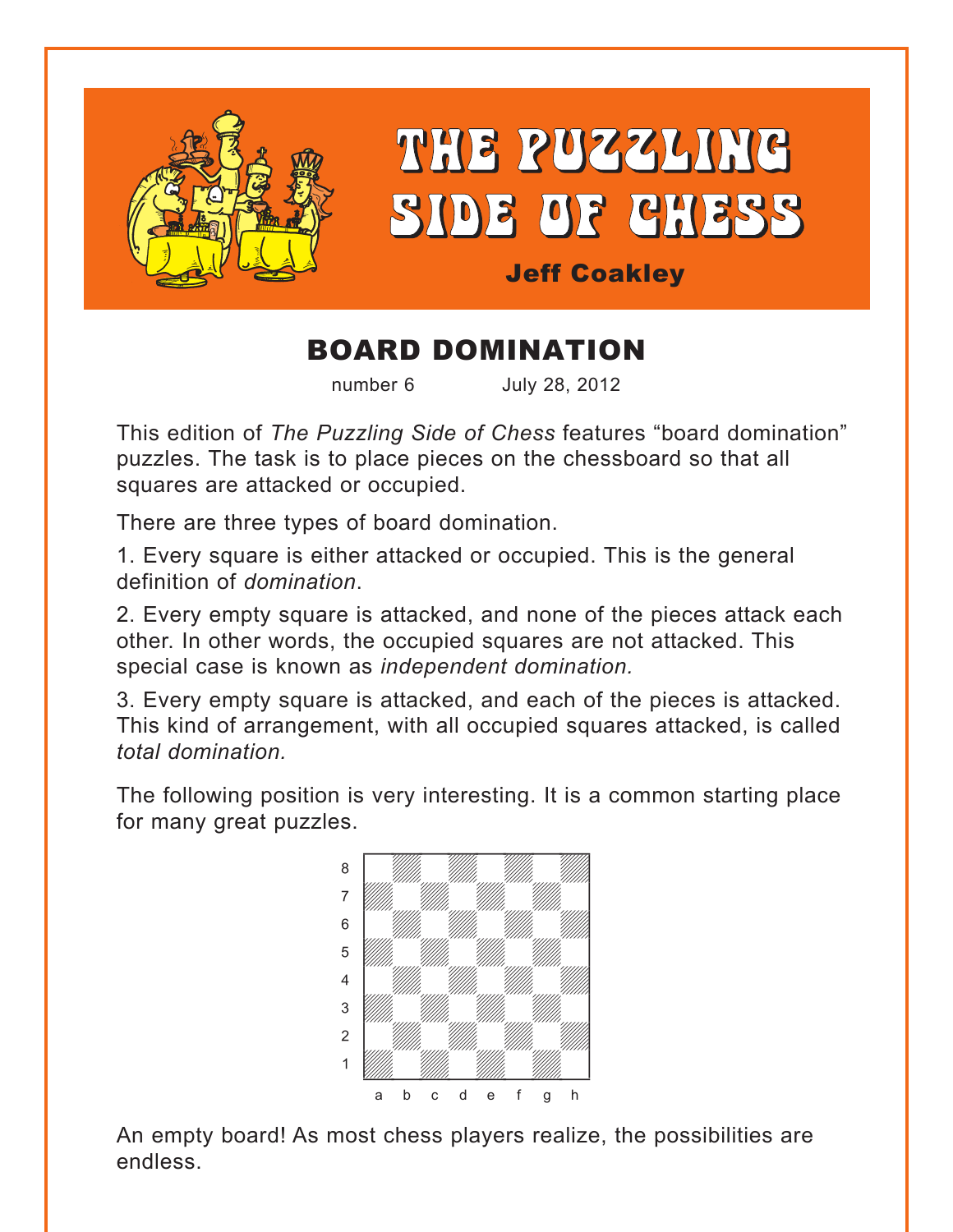# <span id="page-1-0"></span>**Five Queens**

"Five queens" is one of the oldest and most famous domination puzzles. Russian master Carl Jaenisch included it in his 1863 book *Traité des applications de l'analyse mathématique au jeu des échecs*.



**[Five Queens](#page-4-0)**

- A. Place five queens on the board so that every square is either attacked or occupied.
- B. Place five queens on the board so that every empty square is attacked and none of the queens attack each other.
- C. Place five queens on the board so that every empty square is attacked and every queen is attacked.

Mathematicians have done a lot of work on the five queen puzzle because of its relationship to more complicated non-chess situations. Formulas have been developed to determine the number of "pieces" necessary to dominate "grids" of any size.



Five queens is also an awesome poker hand. If you have a wild card!?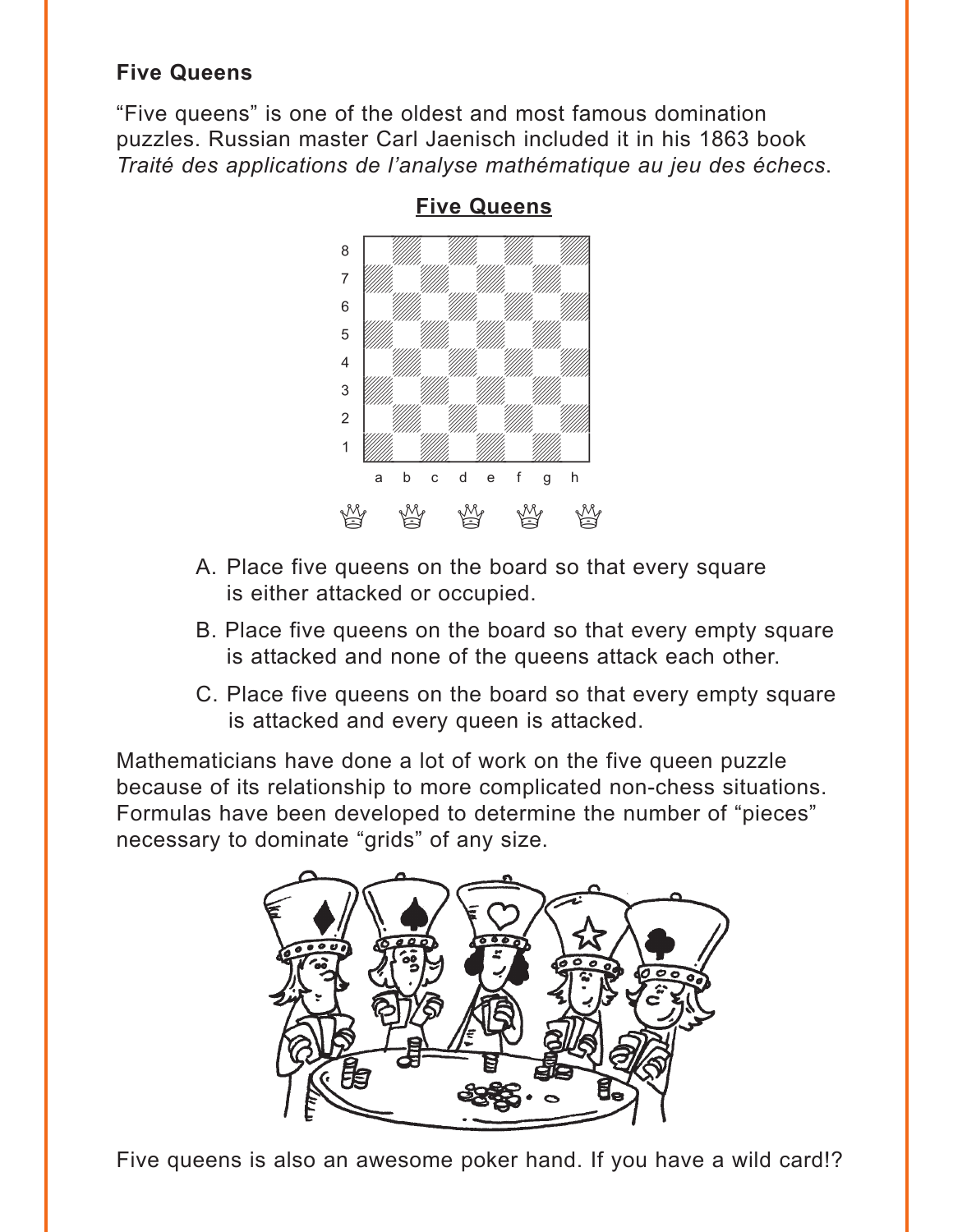#### <span id="page-2-0"></span>**Three Queens & Two Rooks**

This puzzle dates back more than one hundred years. Dr. Charles Planck, a British surgeon who wrote several magazine articles on *magic squares* and other puzzles, discovered the unique solution to part B.



#### **[Three Queens & Two Rooks](#page-6-0)**

- A. Place three queens and two rooks on the board so that every empty square is attacked and none of the pieces attack each other. (independent domination)
- B. Place three queens and two rooks on the board so that every empty square is attacked and every piece is attacked. (total domination)

My deepest thanks to Noam Elkies, Professor of Mathematics at Harvard University, who provided a symmetrical solution for total domination by five queens, as well as a solution for independent domination by three queens and two rooks. He also "computed" the number of solutions for total domination by five queens and for both types of domination with three queens and two rooks.

Most of you would probably agree that the concept of board domination makes for a fun puzzle. And like any grand idea, we can grind it into the ground!

For those people who can't get enough of a good thing, here are two more puzzles. I doubt they are original, but I haven't seen them anywhere before.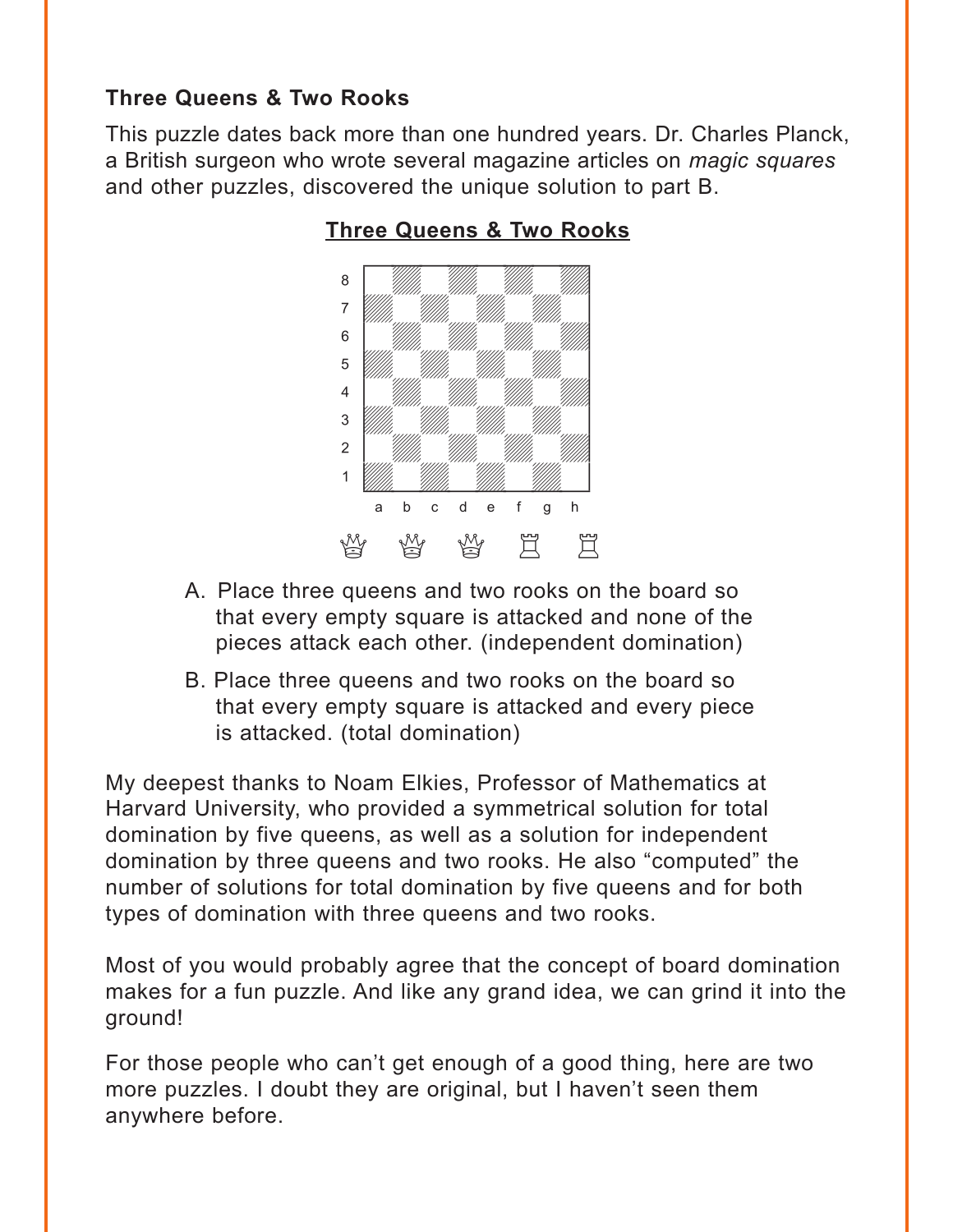## **[Two Queens & Four Rooks](#page-7-0)**

<span id="page-3-0"></span>

- A. Place two queens and four rooks on the board so that every empty square is attacked and none of the pieces attack each other.
- B. Place two queens and four rooks on the board so that every empty square is attacked and every piece is attacked.



#### **[One Queen & Five Rooks](#page-8-0)**

- A. Place one queen and five rooks on the board so that every empty square is attacked and none of the pieces attack each other.
- B. I believe a total domination solution is impossible, but please try if you like!

Board domination is not restricted to queens and rooks. In future columns, we will look at puzzles with dominating knights and other combinations of pieces.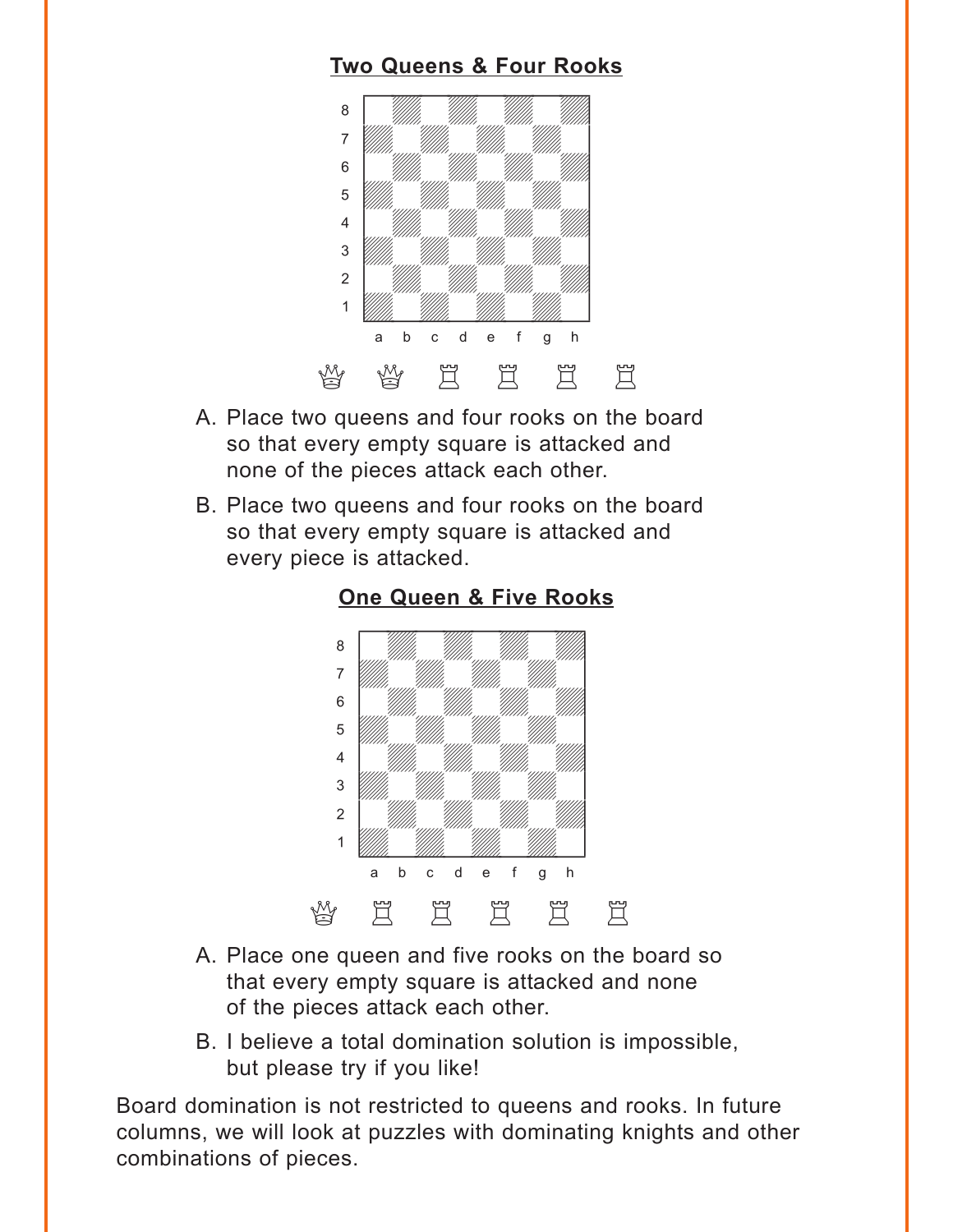# <span id="page-4-0"></span>**SOLUTIONS**

*PDF hyperlinks*. You can advance to the solution of any puzzle by clicking on the underlined title above the diagram. To return to the puzzle, click on the title above the solution diagram.

#### **[Five Queens](#page-1-0)**

Did you know there are 7.6 million ways to arrange five queens on a chessboard!?

> **A.** There are **4860** solutions for general domination by five queens. Here is one example where some queens are attacked and some are not.



**B.** There are **91** distinct solutions for independent domination by five queens. This number was established by Carl Jaenisch in 1863. I wonder how he did it without a computer!

All of the solutions are asymmetrical, so each of them can be rotated and reflected, giving **728** as the total number of solutions (91 x 8). The arrangement shown in this diagram has an impressive geometry.

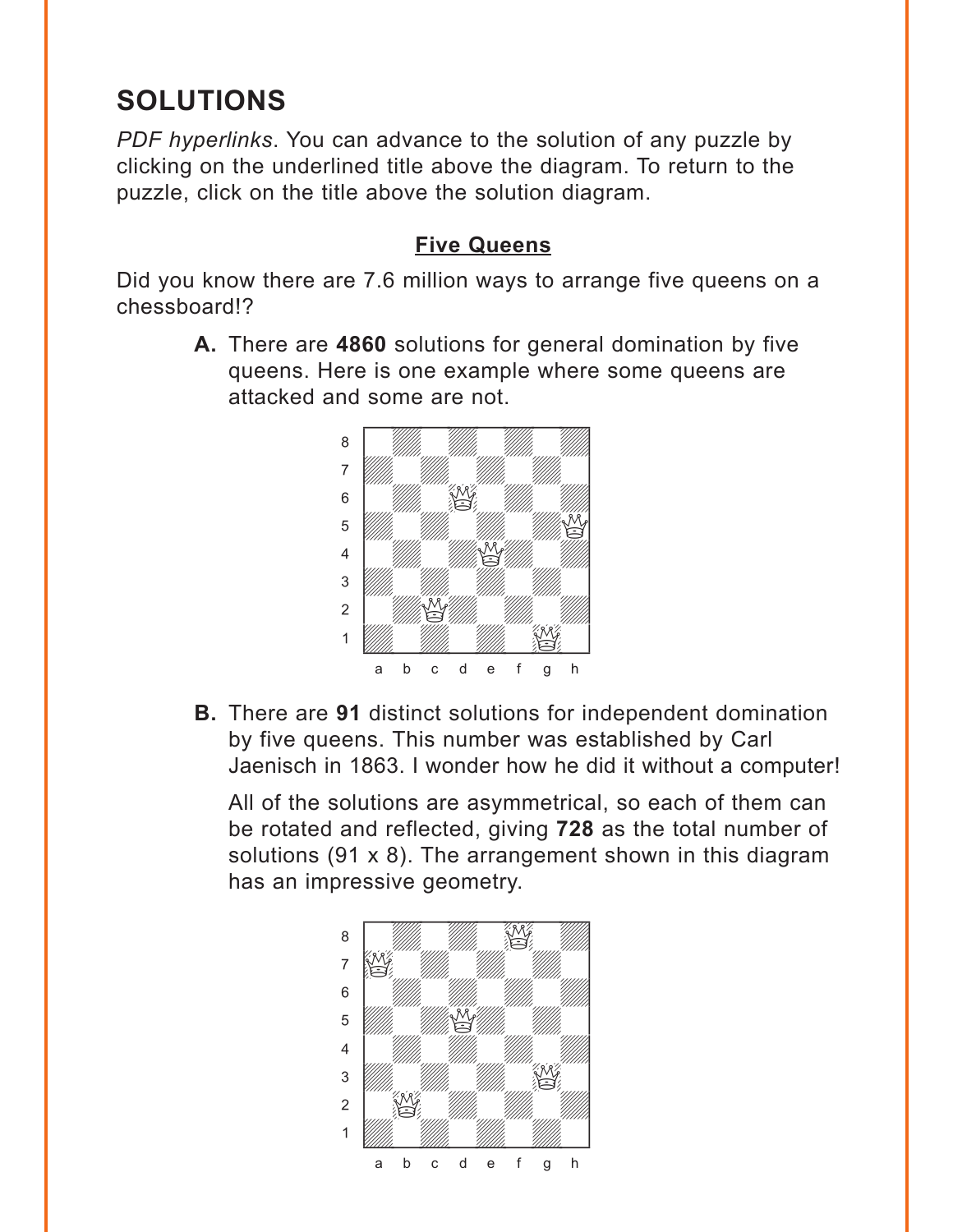Some other solutions for independent domination:

Qc6 Qd3 Qe5 Qf7 Qg4 Qa3 Qc7 Qd4 Qe1 Qg5 Qa2 Qc8 Qd4 Qg5 Qh1 Qa2 Qb7 Qd1 Qe3 Qf6

**C.** There are **56** distinct solutions for total domination by five queens, including 24 that are symmetrical about a long diagonal. So after rotation and reflection, the total number of solutions is **352**. (24 x 4) + (32 x 8)

The two examples below, with all the queens on a single line, are from *Amusements in Mathematics, a* 1917 book by noted English puzzlist Henry Dudeney.



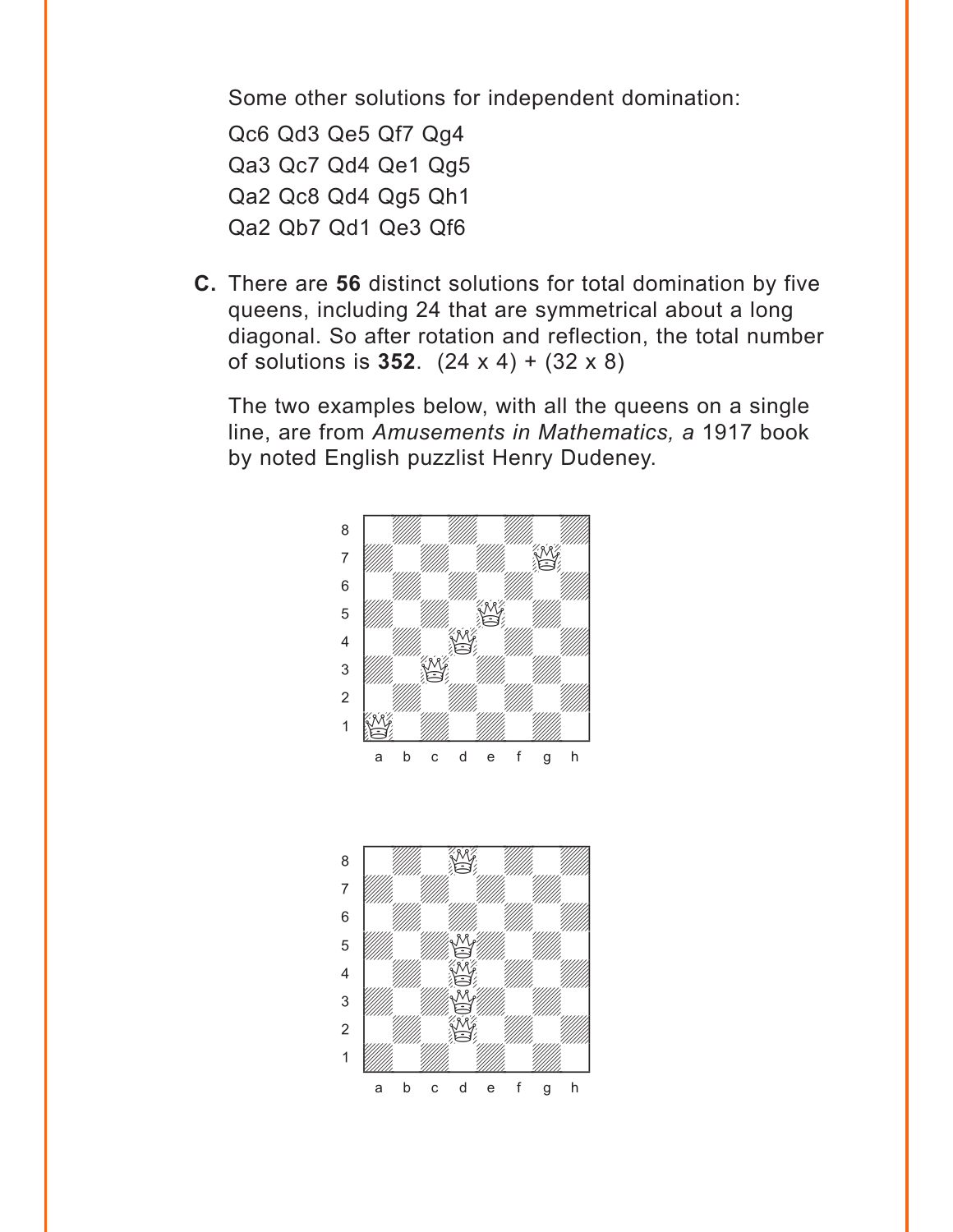<span id="page-6-0"></span>Some other solutions for total domination:

Qa1 Qc3 Qe5 Qf6 Qg7 (long diagonal, different spacing)

- Qb1 Qd3 Qe4 Qf5 Qh7 (non-long diagonal)
- Qb2 Qc4 Qd5 Qe6 Qg7 (two diagonals)
- Qa2 Qb1 Qc8 Qe6 Qg4 (two diagonals)
- Qa4 Qc6 Qe4 Qe8 Qg2 (cross diagonals)
- Qa5 Qd5 Qe5 Qf5 Qh1 (four queens on same rank)
- Qc4 Qd6 Qe3 Qe4 Qe5 (non-linear)
- Qa5 Qc1 Qe1 Qg3 Qg7 (non-linear, no adjacent queens)

The following symmetrical solution deserves a diagram.



## **[Three Queens & Two Rooks](#page-2-0)**

**A.** There are **16** distinct solutions for independent domination. None of them are symmetrical, so with rotation and reflection, there are a total of **128** solutions. This diagram shows one of them.

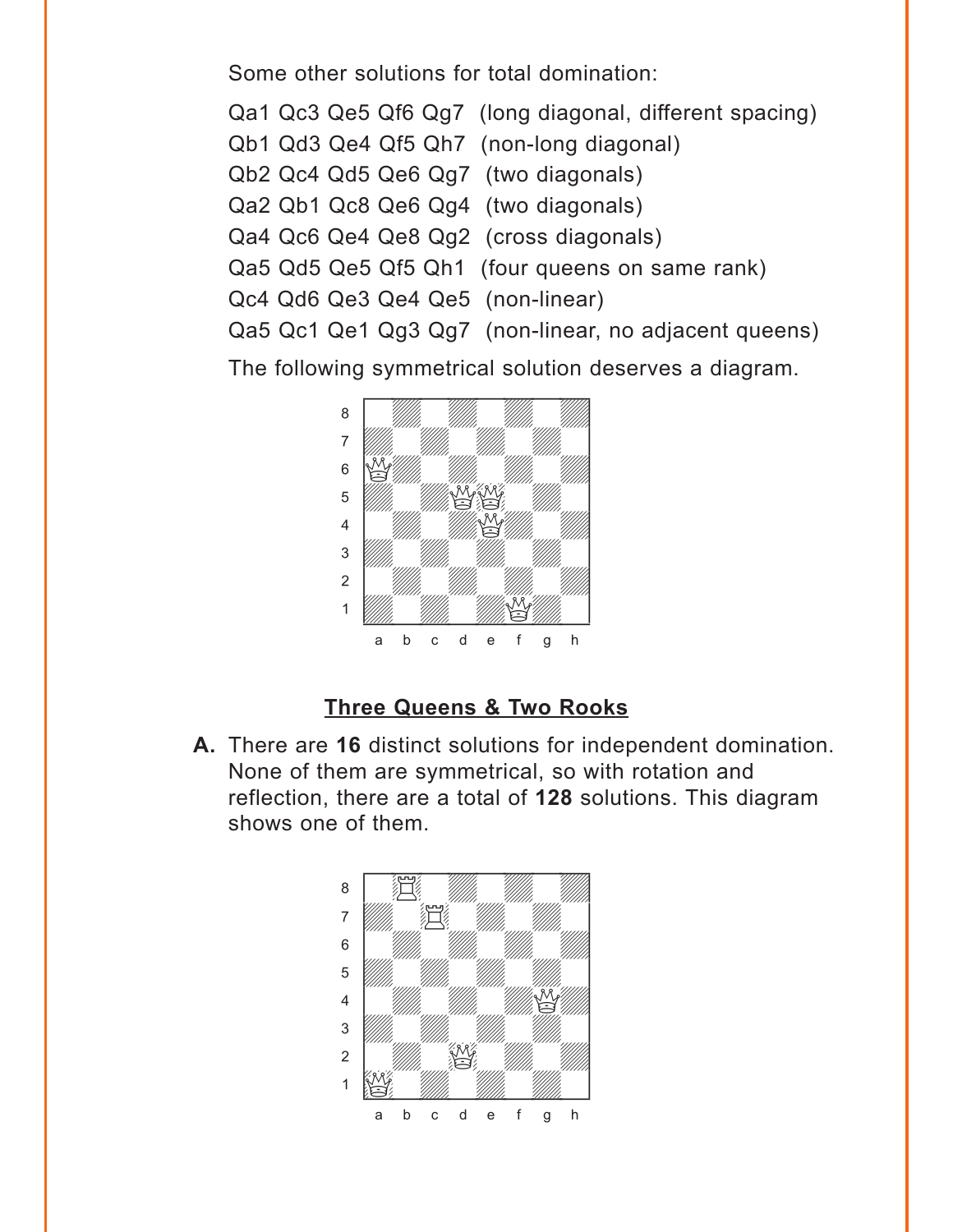<span id="page-7-0"></span>**B.** The solution for total domination is unique. The diagrammed position (by Dr. Planck) was mentioned by Alain White in his 1913 book *Sam Loyd and His Chess Problems*. It can be rotated and reflected to give eight different "views" of the same arrangement.



# **[Two Queens & Four Rooks](#page-3-0)**

This should be a breeze after the previous puzzles.

**A.** There are many solutions for independent domination.